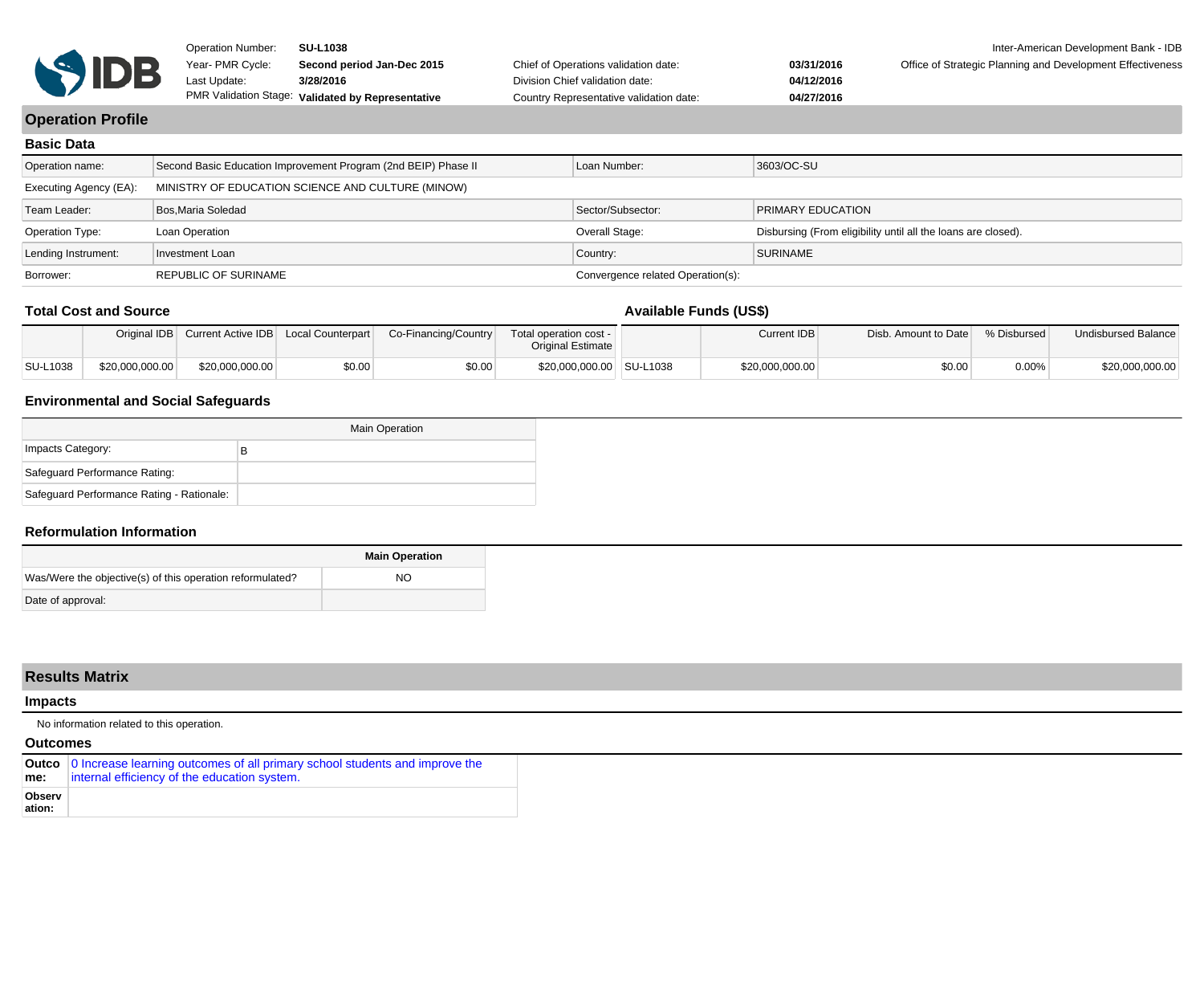| Indicators                                                                                               | Flags*                           | Unit of<br><b>Measure</b> | <b>Baseline</b> | <b>Baselin</b><br>e Year | <b>Means of</b><br>verificatio<br>n | <b>Observ</b><br>ations |                           | 2016 | 2017 | 2018 |      | 2019 | 2020       | <b>EOP</b> |
|----------------------------------------------------------------------------------------------------------|----------------------------------|---------------------------|-----------------|--------------------------|-------------------------------------|-------------------------|---------------------------|------|------|------|------|------|------------|------------|
| 0.0 Percentage<br>of students with<br>satisfactory                                                       |                                  |                           |                 |                          |                                     |                         | P<br>P(a)<br>Α            |      |      |      |      |      | 40.00      | 40.00      |
| results in Math<br>at the exam<br>taken at end of<br>primary<br>education<br>(exam at grade<br>8)        |                                  | Percentag<br>e            | 25.00           | 2014                     |                                     |                         |                           |      |      |      |      |      |            |            |
| 0.1 Percentage<br>of students with<br>satisfactory                                                       |                                  |                           |                 |                          |                                     |                         | P<br>P(a)                 |      |      |      |      |      | 70.00      | 70.00      |
| results in<br>Language at<br>the exam taken<br>at end of<br>primary<br>education<br>(exam at grade<br>8) |                                  | percentage                | 62.00           | 2014                     |                                     |                         | A                         |      |      |      |      |      |            |            |
| 0.2 Percentage<br>of students<br>countrywide                                                             |                                  |                           |                 |                          |                                     |                         | P<br>P(a)                 |      |      |      |      |      | 50.00      | 50.00      |
| that complete<br>primary<br>education on<br>time (to grade<br>8)                                         |                                  | Percentag<br>е            | 34.00           | 2014                     |                                     |                         | A                         |      |      |      |      |      |            |            |
| 0.3 Percentage<br>of students in<br>Sipaliwini that                                                      |                                  |                           |                 |                          |                                     |                         | P<br>P(a)                 |      |      |      |      |      | 25.00      | 25.00      |
| complete<br>primary<br>education on<br>time (to grade<br>8)                                              |                                  | Percentag<br>е            | 8.00            | 2014                     |                                     |                         | Α                         |      |      |      |      |      |            |            |
| 0.4 Percentage<br>of students in                                                                         |                                  |                           |                 |                          |                                     |                         | P<br>P(a)                 |      |      |      |      |      | 30.00      | 30.00      |
| Brokopondo<br>that complete<br>primary<br>education on<br>time (to grade<br>8)                           |                                  | Percentag<br>е            | 16.00           | 2014                     |                                     |                         | Α                         |      |      |      |      |      |            |            |
| 0.5 Strategy for<br>reform of                                                                            |                                  |                           |                 |                          |                                     |                         | P<br>P(a)                 |      |      | 1.00 |      |      |            | 1.00       |
| secondary<br>education<br>adopted by the<br><b>MOESC</b>                                                 |                                  | Document                  | 0.00            | 2015                     |                                     |                         | Α                         |      |      |      |      |      |            |            |
| 0.6 Yearly<br>statistics<br>reports<br>published by<br>MOESC                                             |                                  | Document                  | 0.00            | 2015                     |                                     |                         | P<br>P(a)<br>Α            |      |      | 1.00 |      |      |            | 1.00       |
| 0.7 Number of<br>students<br>benefitted                                                                  |                                  | Students                  | 0.00            | 2015                     |                                     |                         | P<br>P(a)                 |      |      |      |      |      | 87,875.00  | 87,875.00  |
|                                                                                                          | <b>Disaggregation Categories</b> |                           |                 |                          |                                     |                         | $\boldsymbol{\mathsf{A}}$ | 2016 | 2017 | 2018 | 2019 | 2020 | <b>EOP</b> |            |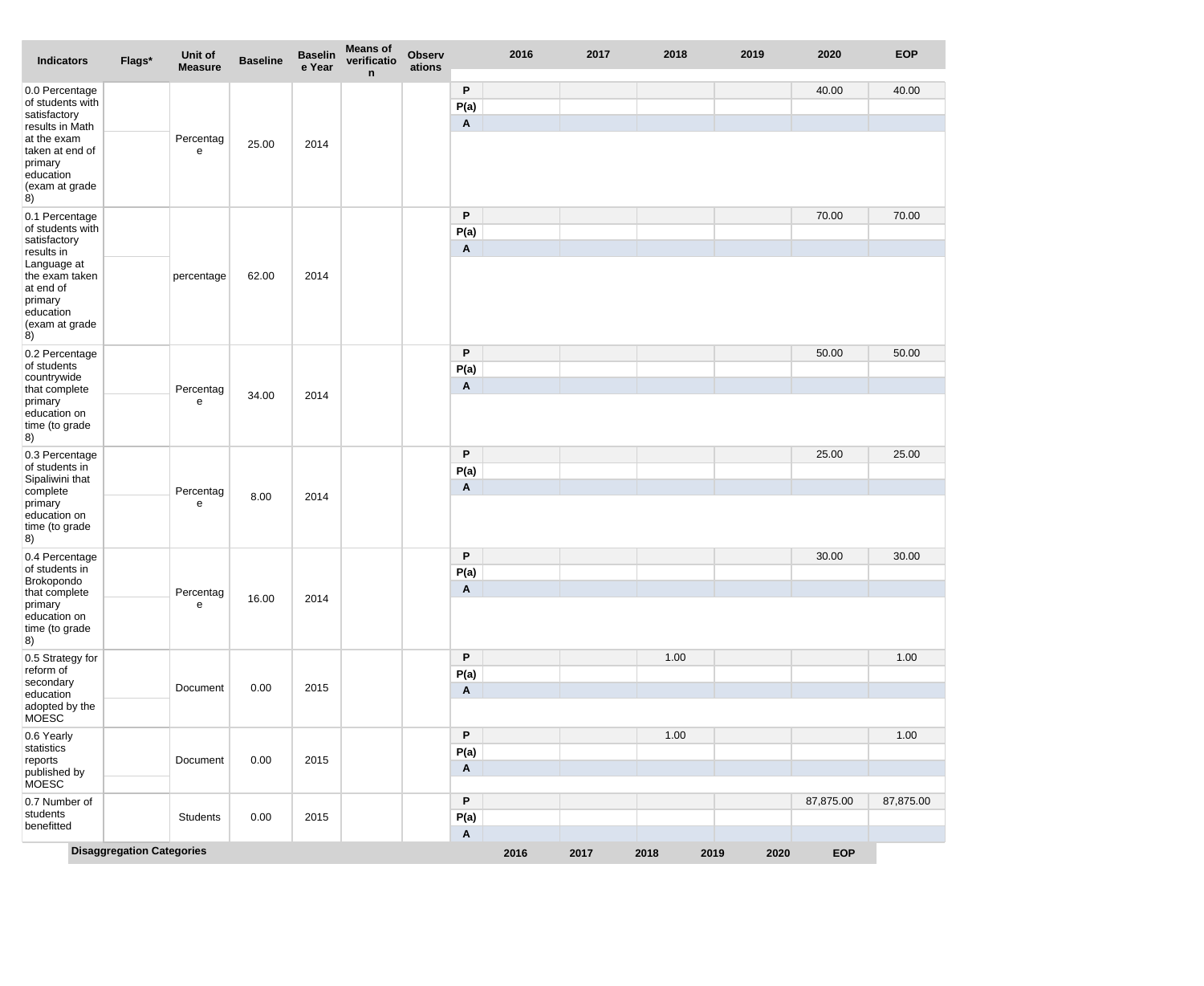| Number of male students benefitted   | P    |      |      |      |      | 47,453.00 | 47,453.00  |
|--------------------------------------|------|------|------|------|------|-----------|------------|
|                                      | P(a) |      |      |      |      |           |            |
|                                      | A    |      |      |      |      |           |            |
| <b>Disaggregation Categories</b>     |      | 2016 | 2017 | 2018 | 2019 | 2020      | <b>EOP</b> |
| Number of female students benefitted | P    |      |      |      |      | 40,423.00 | 40,423.00  |
|                                      | P(a) |      |      |      |      |           |            |
|                                      | A    |      |      |      |      |           |            |

RF - RF Indicator CI - Sector Indicator CI - Country Indicator PG - Pro-Gender PE - Pro-Ethnicity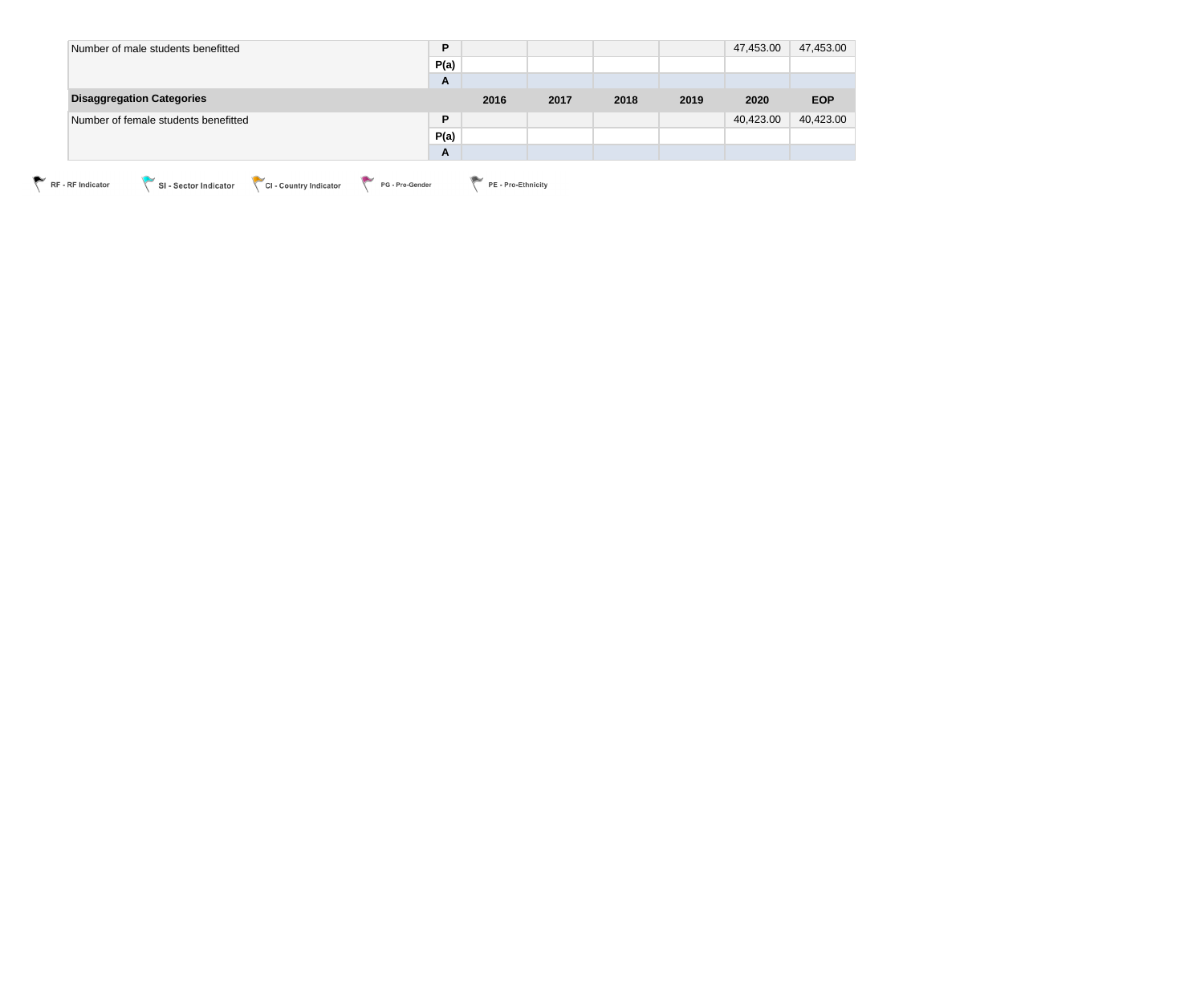# **Outputs: Annual Physical and Financial Progress**

| Improve student learning                                                       |                        | <b>Physical Progress</b>                              | <b>Financial Progress</b> |                           |              |  |
|--------------------------------------------------------------------------------|------------------------|-------------------------------------------------------|---------------------------|---------------------------|--------------|--|
| <b>Outputs</b>                                                                 | <b>Unit of Measure</b> |                                                       | <b>EOP</b>                |                           | <b>EOP</b>   |  |
| Curriculum for Grade 7 developed in all                                        | Curriculum             | P                                                     | 1.00                      | P                         | 1,750,000.00 |  |
| subject areas along with textbooks and<br>teachers guides                      |                        | P(a)                                                  | 1.00                      | P(a)                      | 1,750,000.00 |  |
|                                                                                |                        | A                                                     | 0.00                      | A                         | 0.00         |  |
| Curriculum for Grade 8 developed in all                                        | Curriculum             | P                                                     | 1.00                      | P                         | 1,750,000.00 |  |
| subject areas along with textbooks and<br>teachers guides                      |                        | P(a)                                                  | 1.00                      | P(a)                      | 1,750,000.00 |  |
|                                                                                |                        | A                                                     | 0.00                      | A                         | 0.00         |  |
| Content for reading books and teachers                                         | Document               | P                                                     | 5.00                      | P                         | 500,000.00   |  |
| quides developed for grades from 4 to<br>8                                     |                        | P(a)                                                  | 5.00                      | P(a)                      | 500,000.00   |  |
|                                                                                |                        | A                                                     | 0.00                      | A                         | 0.00         |  |
| Number of teachers and school leaders                                          | Teachers and           | P                                                     | 9,550.00                  | P                         | 1,610,000.00 |  |
| trained and receiving coaching in the<br>use of new curriculum                 | leaders                | P(a)                                                  | 9,550.00                  | P(a)                      | 1,610,000.00 |  |
|                                                                                |                        | A                                                     | 0.00                      | Α                         | 0.00         |  |
| Number of textbooks, teaching guides                                           | <b>Books</b>           | P                                                     | 356,750.00                | P                         | 2,600,000.00 |  |
| and kits of didactic materials printed or<br>purchased                         |                        | P(a)                                                  | 356,750.00                | P(a)                      | 2,600,000.00 |  |
|                                                                                |                        | A                                                     | 0.00                      | A                         | 0.00         |  |
| E content for language and math<br>aligned with new curriculum developed       | Document               | P                                                     | 6.00                      | P                         | 1,000,000.00 |  |
| for grades 3 to 8                                                              |                        | P(a)                                                  | 6.00                      | P(a)                      | 1,000,000.00 |  |
|                                                                                |                        | Α                                                     | 0.00                      | Α                         | 0.00         |  |
| Strategy for improving learning<br>assessment completed                        | Document               | P                                                     | 1.00                      | P                         | 500,000.00   |  |
|                                                                                |                        | P(a)                                                  | 1.00                      | P(a)                      | 500,000.00   |  |
|                                                                                |                        | A                                                     | 0.00                      | A                         | 0.00         |  |
| Department in charge of examinations<br>with capacity strengthened to          | Department             | P                                                     | 1.00                      | P                         | 750,000.00   |  |
| implement learning assessment aligned                                          |                        | P(a)                                                  | 1.00                      | P(a)                      | 750,000.00   |  |
| with new curriculum                                                            |                        | A                                                     | 0.00                      | A                         | 0.00         |  |
| Strategy for lower secondary reform                                            | Document               | P                                                     | 1.00                      | Ρ                         | 600,000.00   |  |
| completed                                                                      |                        | P(a)                                                  | 1.00                      | P(a)                      | 600,000.00   |  |
|                                                                                |                        | A                                                     | 0.00                      | A                         | 0.00         |  |
| New curriculum framework for                                                   | Document               | P                                                     | 1.00                      | P                         | 600,000.00   |  |
| secondary education completed                                                  |                        | P(a)                                                  | 1.00                      | P(a)                      | 600,000.00   |  |
|                                                                                |                        | Α                                                     | 0.00                      | A                         | 0.00         |  |
| Assessment on gender roles portrayed<br>in learning and teaching materials and | Document               | P                                                     | 1.00                      | P                         | 50,000.00    |  |
| in teacher training carried out                                                |                        | P(a)                                                  | 1.00                      | P(a)                      | 50,000.00    |  |
|                                                                                |                        | A                                                     | 0.00                      | A                         | 0.00         |  |
| Improve access to education in the interior and improve<br>facilities at MOESC |                        | <b>Physical Progress</b><br><b>Financial Progress</b> |                           |                           |              |  |
| <b>Outputs</b>                                                                 | <b>Unit of Measure</b> |                                                       | <b>EOP</b>                |                           | <b>EOP</b>   |  |
| Census of school infrastructure carried                                        | Document               | P                                                     | 1.00                      | P                         | 500,000.00   |  |
| out                                                                            |                        | P(a)                                                  | 1.00                      | P(a)                      | 500,000.00   |  |
|                                                                                |                        | A                                                     | 0.00                      | A                         | 0.00         |  |
| Number of schools remodeled and/or                                             | Schools                | P                                                     | 7.00                      | P                         | 3,500,000.00 |  |
| expanded in the interior                                                       |                        | P(a)                                                  | 7.00                      | P(a)                      | 3,500,000.00 |  |
|                                                                                |                        | Α                                                     | 0.00                      | Α                         | 0.00         |  |
| <b>CENASU built</b>                                                            | Building               | P                                                     | 1.00                      | P                         | 1,000,000.00 |  |
|                                                                                |                        | P(a)                                                  | 1.00                      | P(a)                      | 1,000,000.00 |  |
|                                                                                |                        | A                                                     | 0.00                      | A                         | 0.00         |  |
| Improve management capacity at the MOESC                                       |                        | <b>Physical Progress</b>                              |                           | <b>Financial Progress</b> |              |  |